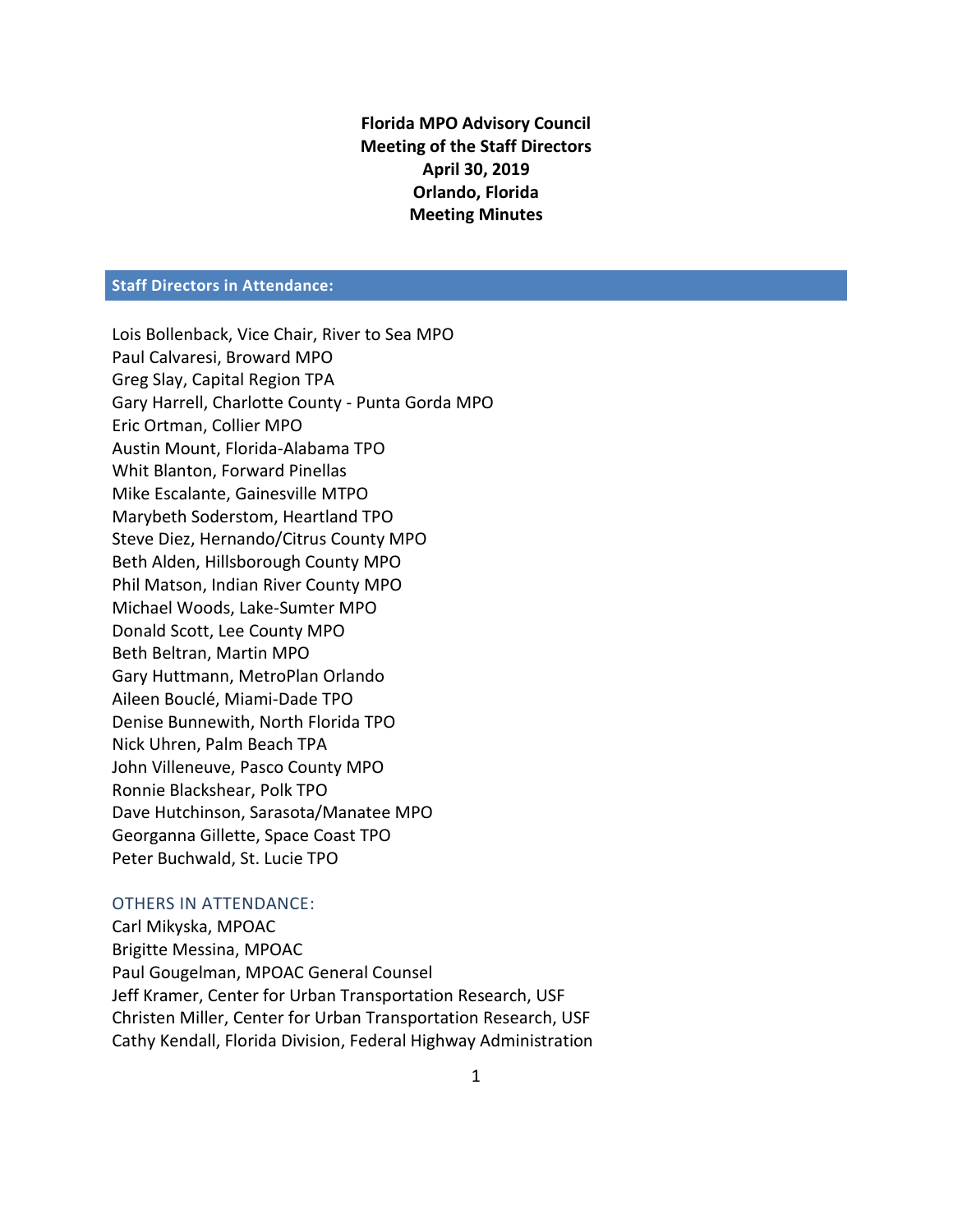Erika Thompson, Florida Department of Transportation Mark Reichert, Florida Department of Transportation Rusty Ennemoser, Florida Department of Transportation Rakinya Hinson, Florida Department of Transportation, District 5 Jamie Kersey, Florida Department of Transportation, District 5 Anna Taylor, Florida Department of Transportation, District 5 Paul Flavien, Broward MPO Commissioner Christopher Constance, Charlotte County - Punta Gorda MPO Nick Lepp, MetroPlan Orlando Virginia Whittington, MetroPlan Orlando Valerie Neilson, Palm Beach TPA Manny Lajmiri, Pasco MPO Wiley Page, Atkins John Kaliski, Cambridge Systematics Michael Williamson, Cambridge Systematics Jeff Arms, HDR Jess Smith, HDR Michael Garau, Kimley Horn Jim Wood, Kimley Horn Todd Brauer, Whitehouse Group

## **CALL TO ORDER**

Lois Bollenback, Vice-Chair, Broward MPO, called the meeting to order at 12:03 pm. The Chair welcomed those in attendance and self-introductions were made. All stood for the Pledge of Allegiance.

Mr. Carl Mikyska, MPOAC Executive Director, recognized the 50<sup>th</sup> anniversary of the North Florida TPO.

#### **APPROVAL OF MINUTES: JANUARY 30, 2019 MEETING**

Aileen Bouclé, Miami-Dade TPO, moved to approve the minutes of the January 30, 2019 Staff Director's meeting. Whit Blanton, Forward Pinellas, seconded. The motion carried unanimously.

#### **PUBLIC COMMENTS**

No public comments were made.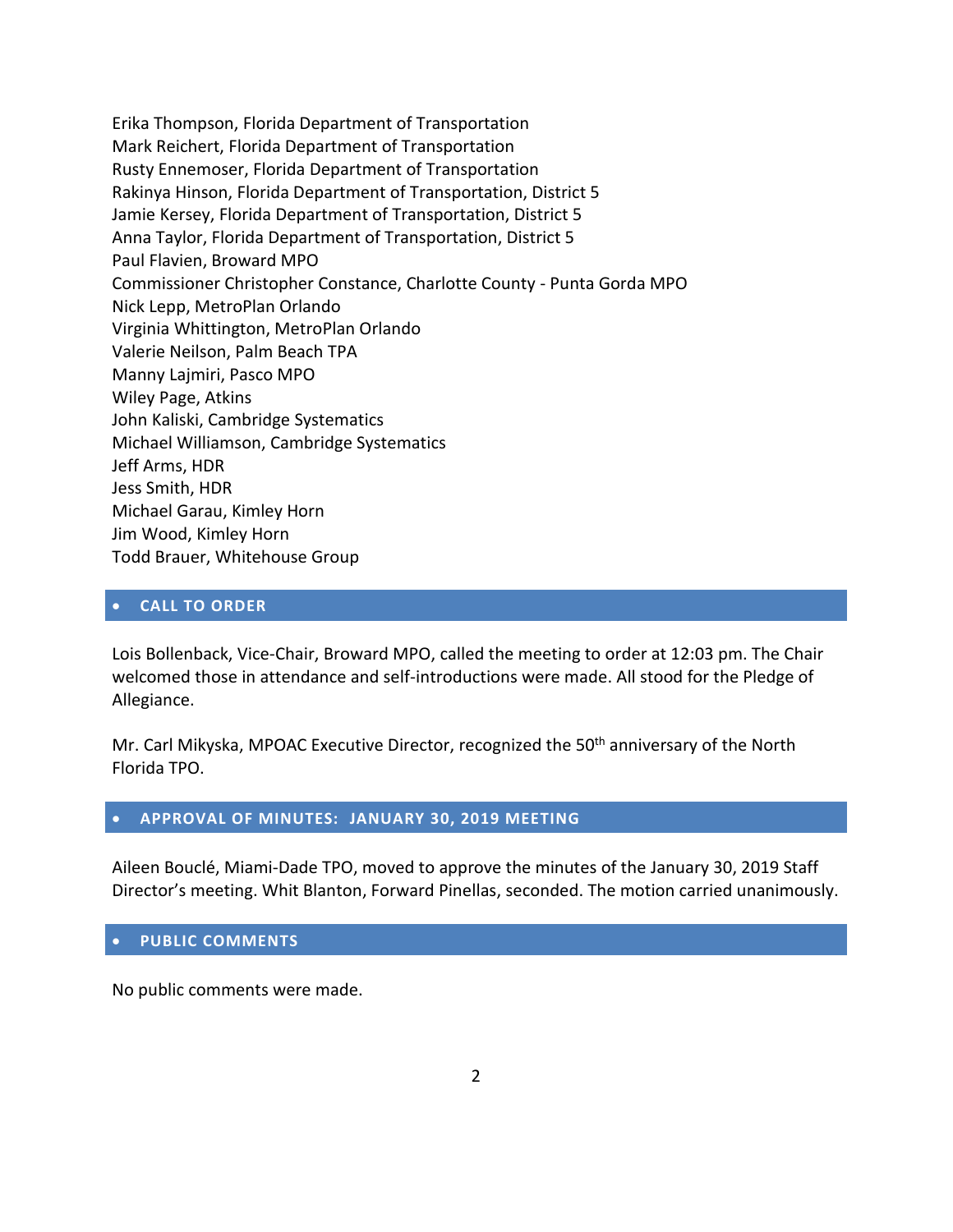# **EXECUTIVE DIRECTOR'S REPORT**

## A. UPWP REPORT

Mr. Mikyska mentioned the exceeding interest in the MPOAC Weekend Institute for Elected Officials. The Tampa Institute has hit the cap of 25 members with 5 people on the waiting list.

Mr. Carl Mikyska, MPOAC Executive Director, presented the Unified Planning Work Program (UPWP) Report showing expenditures and budget for the third quarter of state fiscal year 2019, as well as a list of activities and accomplishments of the MPOAC from January through April 2019. The MPOAC is on track to finish the year on budget.

The Freight Committee and the Noteworthy Practices Working Group met prior to the Staff Directors' Advisory Committee meeting. A Training Working Group will launch in Fall 2019.

### B. 2019 LEGISLATIVE UPDATE

The Florida Legislative Session officially began on March 05, 2019 and is scheduled to conclude on May 03, 2019. The MPOAC has been tracking a number of bills and publishing a weekly newsletter for the membership.

An overview of transportation related bills important to the MPOAC were presented:

- HB 107 Texting and Driving Passed Yesterday (SB 76)
- $\bullet$  HB 453 Scooter Bill (SB 542)
- HB 905 Department of Transportation (SB 1044)
- SB 7068 Transportation and Infrastructure (HB 7113)

## **AGENCY REPORTS**

## A. FLORIDA DEPARTMENT OF TRANSPORTATION

Mr. Mark Reichert, Administrator for Metropolitan Planning, Florida Department of Transportation (FDOT), Office of Policy Planning, updated the members on FDOT activities as follows:

FDOT leadership update: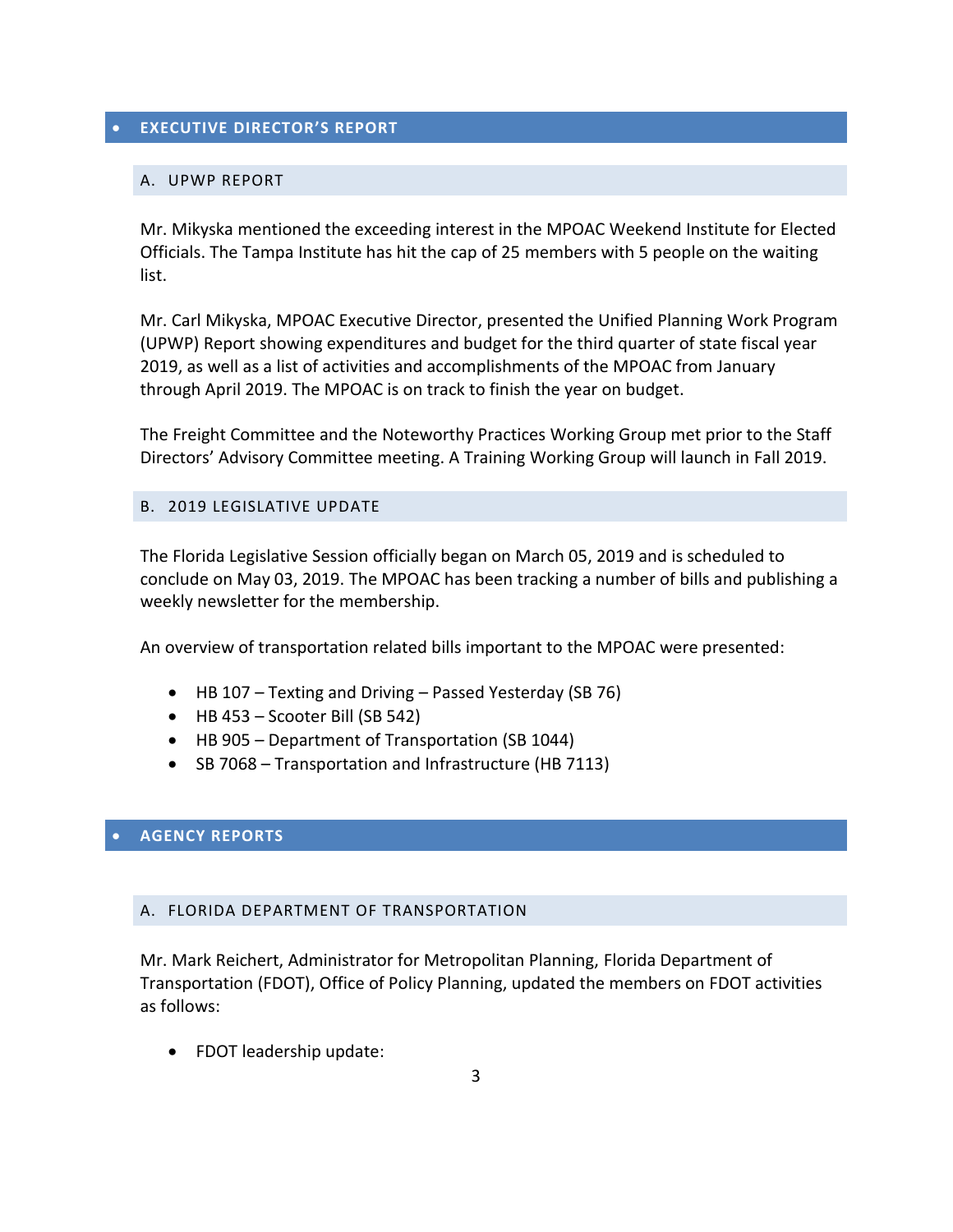- oSecretary Kevin Thibault has been selected as Secretary of the Florida Department of Transportation (FDOT).
- oTwo new assistant secretaries have been selected: Courtney Drummond, Engineering and Operations, and Stacy Miller, Finance and Administration.
- oPositions still open include Chief Planner and Office of Policy Planning Director.
- $\circ$  New staff to the Office of Policy Planning include Erika Thompson, Statewide MPO Coordinator, and Scott Philips, Statewide MPO Analyst.
- MPO Program Management Handbook: Released April, 2019. There have been major revisions to the performance management chapter. FDOT is planning to update the handbook quarterly going forward to avoid having such large changes posted all at once.
- The MPO portal document upload process has been revised and simplified. This should make it easier for MPOs to submit documents for review and approval.
- Car allowance for MPO Executive Directors:
	- oThree Recommended Approaches:
		- 1. Include a provision in the Executive Director's contract that allows the Executive Director to receive a monthly car allowance that is added to the monthly salary, but paid with local funds.
		- 2. Instead of a monthly car allowance, increase the Executive Director's monthly salary by the same amount.
		- 3. Reimburse the Executive Director for personal vehicle travel expenses at the state mileage allowance rate of 44.5 cents per mile.
	- $\circ$  If the MPO wants to provide the Executive Director with a car allowance in a manner that requires reimbursement using federal or state funds, records MUST be maintained showing personal vs. business use of the vehicle.
- Consolidated federal planning grant agreement: In this approach for providing federal planning funds, as is currently under discussion for use in Florida, support for both highway and transit planning activities is consolidated into a single grant. MPOs are able to focus on the planning process and deliverables rather than the type of money that needs to be tracked since the funds are consolidated. FDOT has conducted research on how this has worked in other states, a summary of which was provided in the agenda package (Item 6B).
- Transportation Performance Management (TPM) update:
	- $\circ$  Consensus Planning Document was updated March 2019: It incorporates comments from the MPOAC, Federal Highway Administration (FHWA), and Federal Transit Administration (FTA) and is ready for inclusion in MPO Transportation Improvement Programs (TIPs) or other MPO board action.
	- o Methodology and Data Sources report was updated April 2019: It includes transit asset management measures and expands details on justification for statewide targets.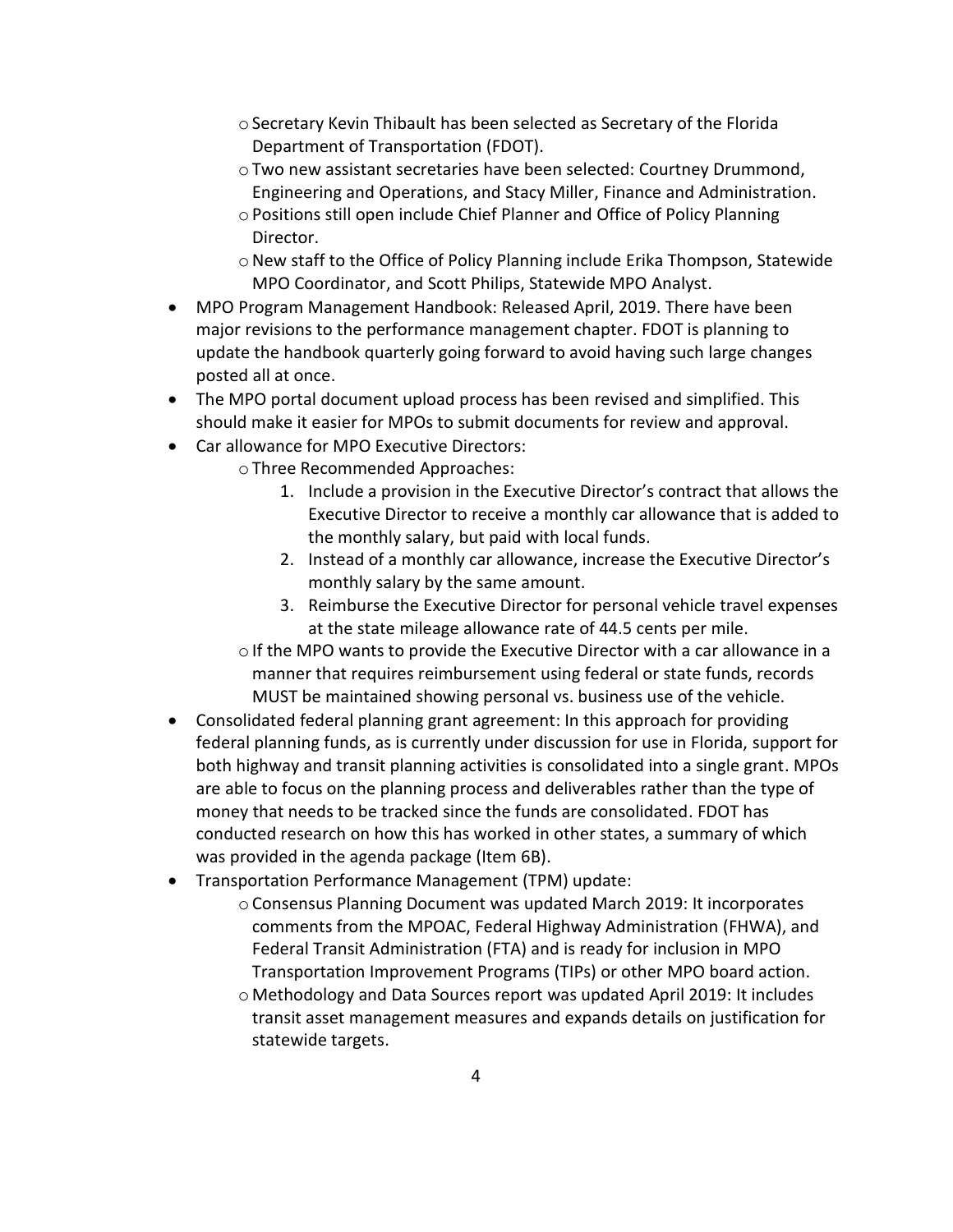- $\circ$  TPM factsheets were updated April 2019: They include updated data/targets, where applicable, and emphasize current tasks/deadlines.
- o Model template for LRTP System Performance Report is being updated and will address FHWA/FTA comments and cover all measures.
- Periodic Evaluation of Facilities (23 CFR Part 667): Requires state DOTs to analyze alternatives for assets requiring repeated repair.
	- oFDOT completed its first evaluation on November 23, 2018 for National Highway System (NHS) roads and highways that required permanent repairs (2 or more occurrences) and NHS bridges that required permanent repairs (1 time occurrence).
	- $\circ$  Beginning on November 23, 2020, FDOT must prepare an evaluation for all other roads, highways, and bridges prior to including any projects on repeatedly damaged facilities in the Statewide Transportation Improvement Program (STIP). FDOT will work cooperatively with MPOs and facility owners to carry out the evaluations. FDOT must consider the results of the evaluations in project planning, PD&E and design.
	- oFDOT and MPOs are encouraged to consider this information when developing transportation plans and programs and during environmental review.
	- $\circ$  FDOT will incorporate evaluation results into the Transportation Asset Management Plan (TAMP).
	- $\circ$  FDOT will update the evaluations after every emergency event, as well as on the regular 4-year cycle.
- Florida Transportation Plan (FTP) update:
	- oFTP update will start in May 2019.
	- o2019 Steering Committee Meetings:
		- May 8, Jacksonville, in conjunction with Long Range Visioning Session.
		- July 9-10, Bonita Springs, in conjunction with Floridians for Better Transportation.
		- October/November, location TBD.
	- oVision Element will be completed by December 2019.
	- oPolicy Element will be completed by December 2020.
	- oSIS Policy Plan will be completed by 2021.
- Proposed Multi-Use Corridors of Regional Economic Significance (M-CORES) Program:
	- oSB 7068/HB 7113 proposed in the 2019 Florida Legislative session would create the M-CORES Program.
	- $\circ$  Program purpose: revitalize rural communities, encourage job creation, and provide regional connectivity while leveraging technology, enhancing quality of life and public safety, and protecting the environment and natural resources.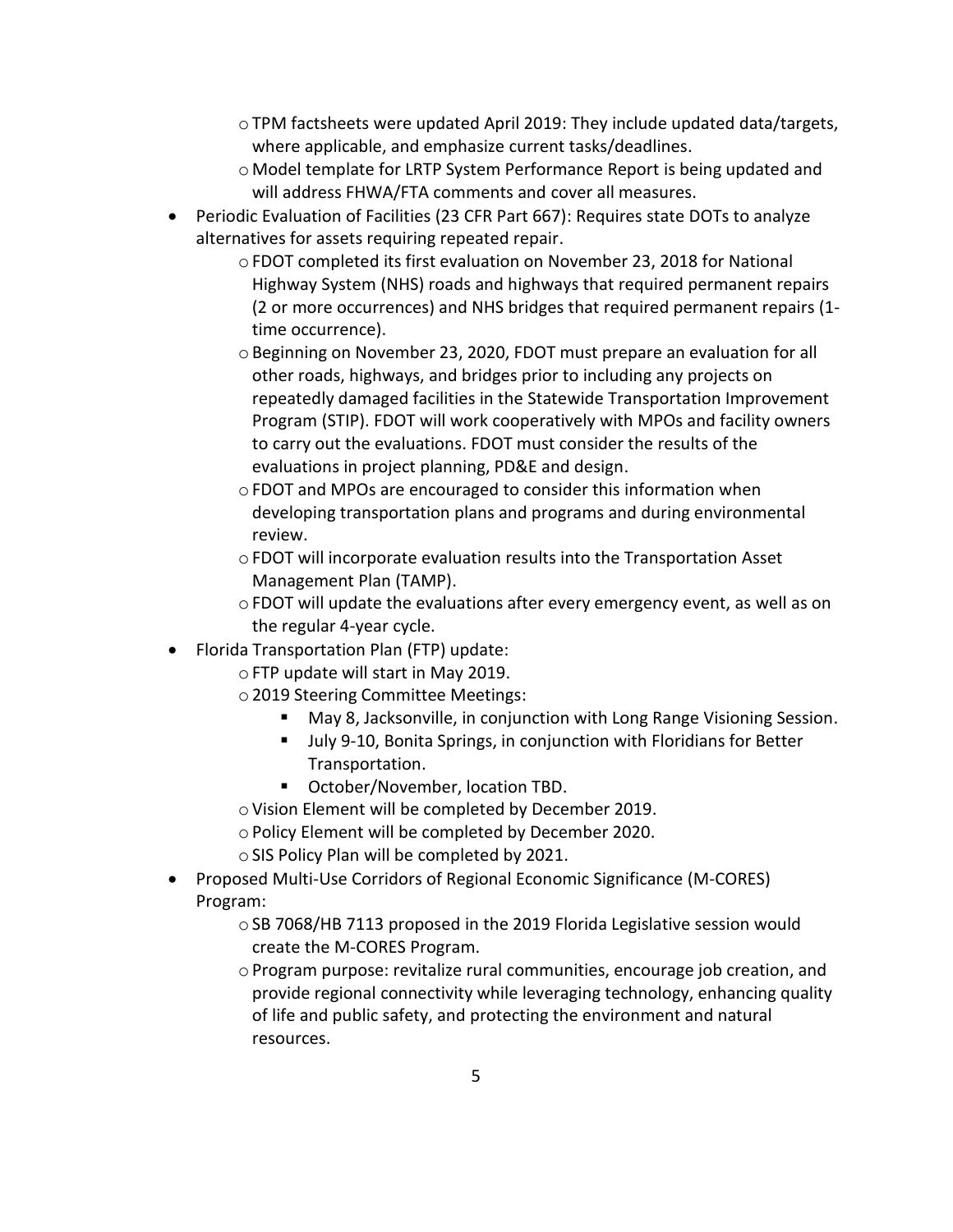oProgram objective: advance the construction of regional corridors that are intended to accommodate multiple modes of transportation and multiple types of infrastructure.

oThree identified corridors:

- Southwest-Central Florida Connector, extending from Collier County to Polk County
- **E** Suncoast Connector, extending from Citrus County to Jefferson County
- Northern Turnpike Connector, extending from the northern terminus of the Florida Turnpike northwest to the Suncoast Parkway

 $\circ$  Program task forces will be appointed by the Secretary by August 1, 2019 and will include MPO representation. Task force reports will be due by October 1, 2020.

A discussion took place about the Handbook. Dave Hutchinson, Sarasota/Manatee MPO, asked if references and templates are available online for the MPOs. Mr. Reichert said currently FDOT and liaisons can access those items but once the final versions are posted then MPOs will be able to access the documents and links on the SharePoint website.

# B. FLORIDA DIVISION OF FEDERAL HIGHWAY ADMINISTRATION

Ms. Cathy Kendall, Federal Highway Administration, Florida Division, brought forward information on the following topics:

- New Planning and Environmental Linkages Resource:
	- o [https://www.environment.fhwa.dot.gov/env\\_initiatives/pel/training.aspx](https://www.environment.fhwa.dot.gov/env_initiatives/pel/training.aspx)
- New Environmental Justice State of the Practice Resource:
	- o [https://www.fhwa.dot.gov/environment/environmental\\_justice/publications](https://www.fhwa.dot.gov/environment/environmental_justice/publications/chng_demo/index.cfm) [/chng\\_demo/index.cfm](https://www.fhwa.dot.gov/environment/environmental_justice/publications/chng_demo/index.cfm)
	- o [https://www.fhwa.dot.gov/environment/environmental\\_justice/publications](https://www.fhwa.dot.gov/environment/environmental_justice/publications/tpp/index.cfm) [/tpp/index.cfm](https://www.fhwa.dot.gov/environment/environmental_justice/publications/tpp/index.cfm)
- Temporary District 1 contact Stacie Blizzard and Cathy Kendall, District 3 Contact Luis Lopez and Cathy Kendall.
- James (Jim) Martin is the new planner located in the Orlando office as of April 15, 2019 and the District 5 contact.
- U.S. Senate confirmed Nicole Nason to be the next FHWA Administrator.
- National Roadway Safety Awards Program application deadline is May 31, 2019.
- Free National Highway Institute (NHI) training course on Introduction to Financial Planning for Transportation Asset Management (TAM). The course explores common terms, background information, and the context of financial plans for TAM.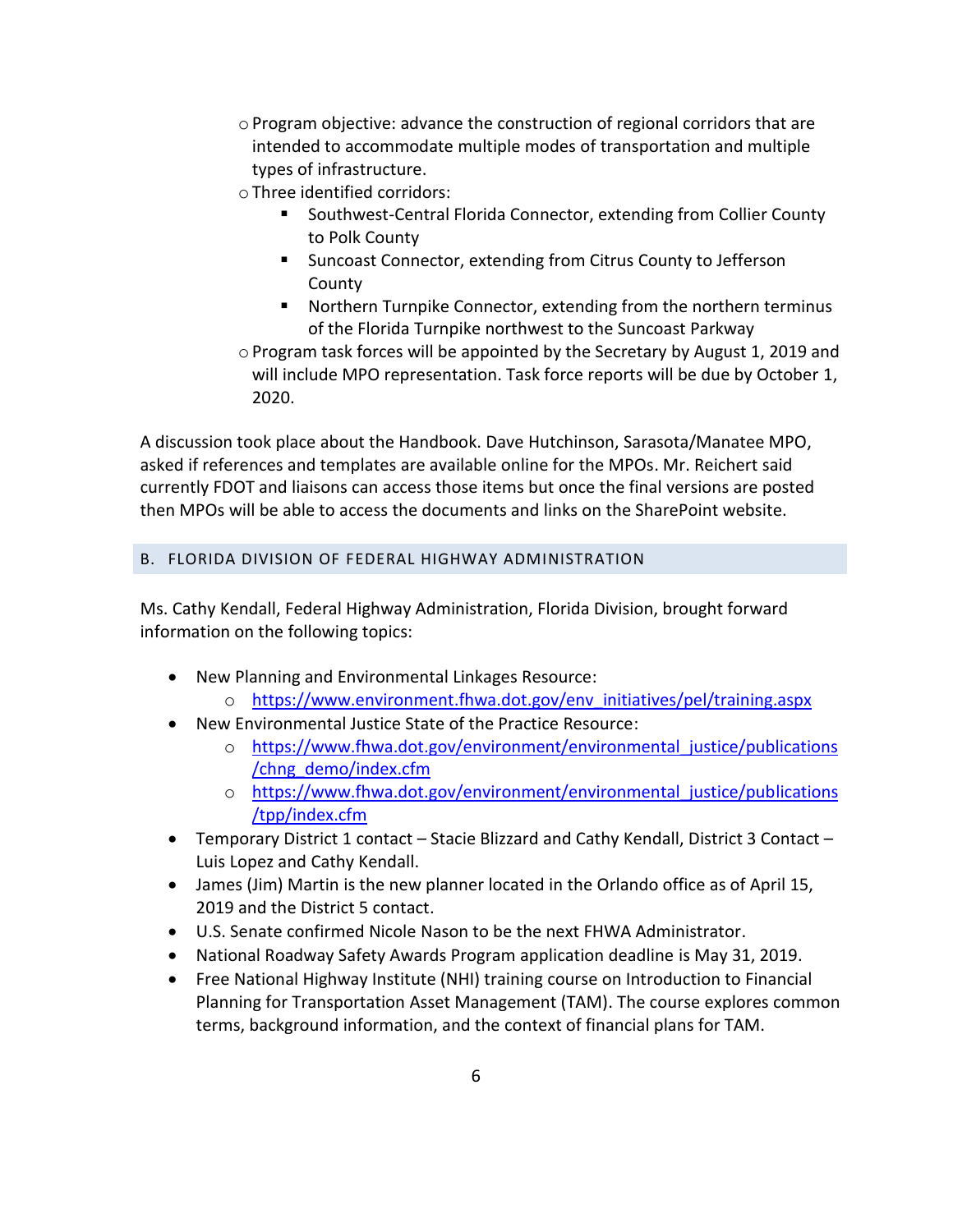- Future Probe Analytics Data training for National Performance Management Research Data Set (NPMRDS).
	- o Course link: https://www.nhi.fhwa.dot.gov/course [search?tab=0&sf=0&course\\_no=136002A](https://www.nhi.fhwa.dot.gov/course%20search?tab=0&sf=0&course_no=136002A)
- Funding Opportunities:
	- o AMR application period closed 4/22/19.
	- o FHWA Division planner awareness of grant applications.

Ms. Kendall continued by presenting the Transportation Performance Measurement (TPM) updates. Recent milestones include:

- Oct 01, 2019 STIP and TIP amendments can be processed if the MPO has an adopted TAM (Transit Asset Management) Targets, TAM Plans and Transit Related PBPP metrics. FHWA will be looking for these with the submittal of the first Amendment request from each MPO – including copies of relevant TIP pages referencing the TAM Targets.
- Feb 27, 2019 MPOs will set 2019 Safety Targets.

A discussion took place about issues of tracking the use of federal Surface Transportation Block Grant Program-Urban Allocation (SU) funds for planning purposes. Mr. Mark Reichert said that they are working on a better way of tracking SU funds and will inform the MPOAC membership of when there is more information.

# **BUSINESS ITEMS & PRESENTATIONS**

# A. APPROVAL OF CONSENSUS DOCUMENT FOR TRANSPORTATION PERFORMANCE MEASURES

Federal law requires MPOs, state DOTs, and transit providers to enter into an agreement which defines each participant's role and responsibilities in the planning for, and implementation of, transportation performance measures (TPMs). Rather than try to formulate twenty-seven individual agreements, Florida is accomplishing this collectively through the MPOAC and a statewide agreement that individual MPOs can adopt.

The TPM requirements found in 23 CFR 490 also necessitates that MPOs report their progress toward meeting their targets to the state DOT annually. At the Florida Metropolitan Planning Partnership (FMPP) meeting in Orlando, FL in 2018, the required agreement (referred to as the Transportation Performance Measures Consensus Planning Document) was discussed. In attendance were MPO staff directors and other key staff from Florida MPOs, FDOT District planning liaisons and central office staff, as well as MPOAC and FHWA representatives. Direction was provided at the FMPP to keep the content of this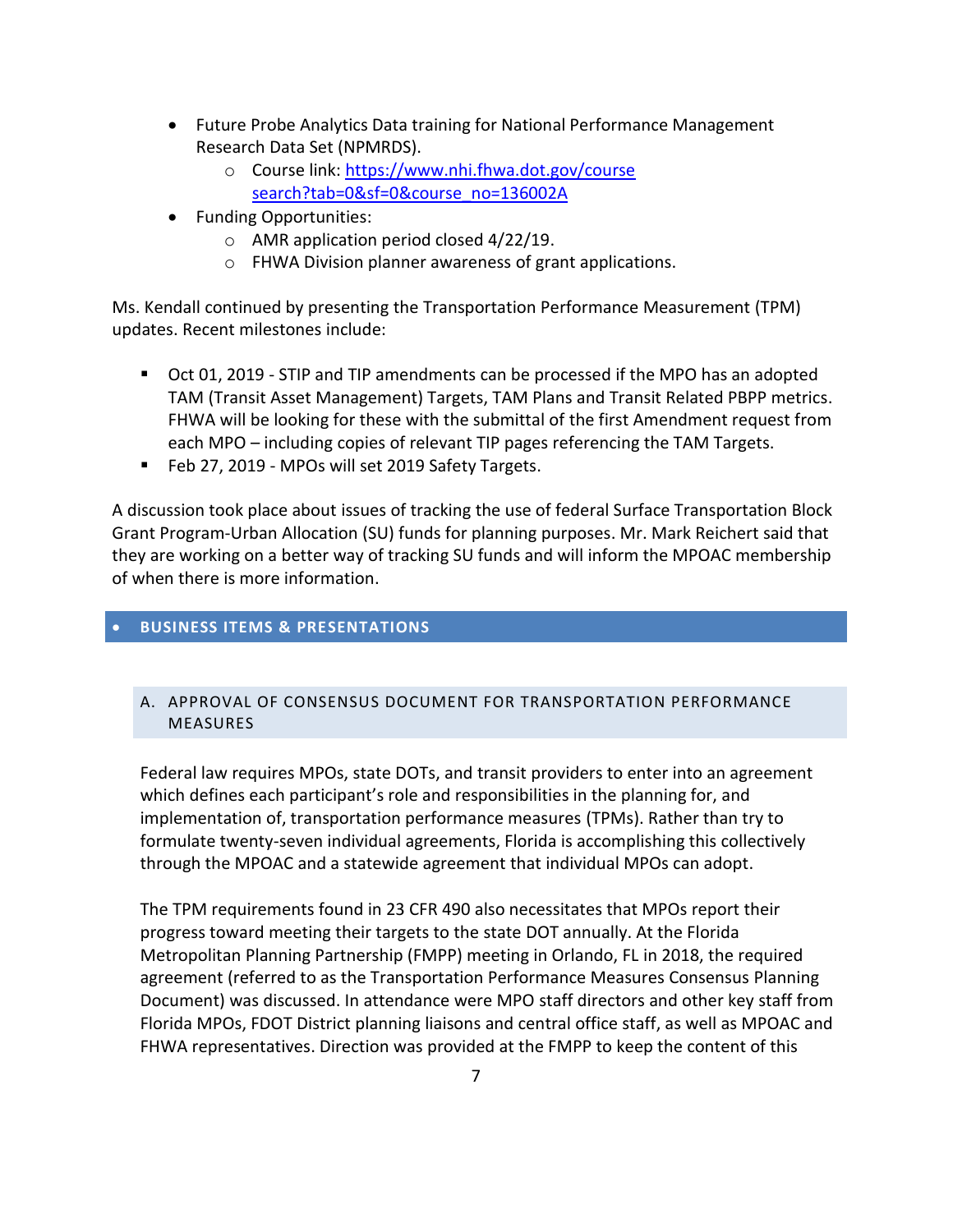document simple and to avoid complications. FHWA Florida Division office also directed that the document does not need to be complicated. MPOAC, FDOT, and FHWA have worked closely together to create the TPM Consensus Document (Item 6A of the meeting agenda package).

The TPM consensus document will be the basis for meeting the federal requirement that MPOs and state DOTs agree to a set of roles and responsibilities in carrying out the requirements of the transportation performance measurement process.

Greg Slay, Capital Region TPA, moved to approve the Transportation Performance Measures Consensus Planning Document. Mike Escalante, Gainesville MTPO, seconded. The motion carried.

## B. CONSOLIDATED PLANNING GRANT

At the MPOAC Leadership meeting (held in Tallahassee on April 23rd and 24th, 2018) the topic of a Consolidated Planning Grant (CPG) was discussed by FDOT and MPOAC leadership. The leadership expressed an interest in pursuing the CPG because it would offer an easing of administrative burdens on both the MPO and FDOT staff. At the August 2018 meetings of the MPOAC Staff Directors' Advisory Committee and the MPOAC Governing Board, this topic was presented on the agenda and both bodies expressed interest in advancing the CPG. It is anticipated that the CPG would not alter the burden on Federal Highway Administration (FHWA) and would ease the administrative burden on the Federal Transit Administration (FTA). There would be no negative financial impact to Florida's MPOs if the CPG approach were adopted. If Florida chooses to pursue the CPG, it would be effective with the next round of MPO Unified Planning Work Programs (UPWPs) covering state fiscal years 2020/2021 and 2021/2022.

A discussion took place about MPO funding. Nick Uhren, Palm Beach TPA, said he would support the consolidation of funds if it was guaranteed that the MPOs would retain the 10% match that is currently provided by the state FTA transit planning funds (Section 5305(d) funds).

Mike Escalante, Gainesville MPO, moved to recommend to the Governing Board to have FDOT staff and MPOAC staff pursue the implementation of a Consolidated Planning Grant for Florida's MPOs with the prevision that it only moves forward if there will be no loss of funds to the MPOs; specifically, no loss to the 10% match that is currently provided by the state for what would formally be known as FTA transit planning funds. Beth Alden, Hillsborough MPO, seconded. The motion carried.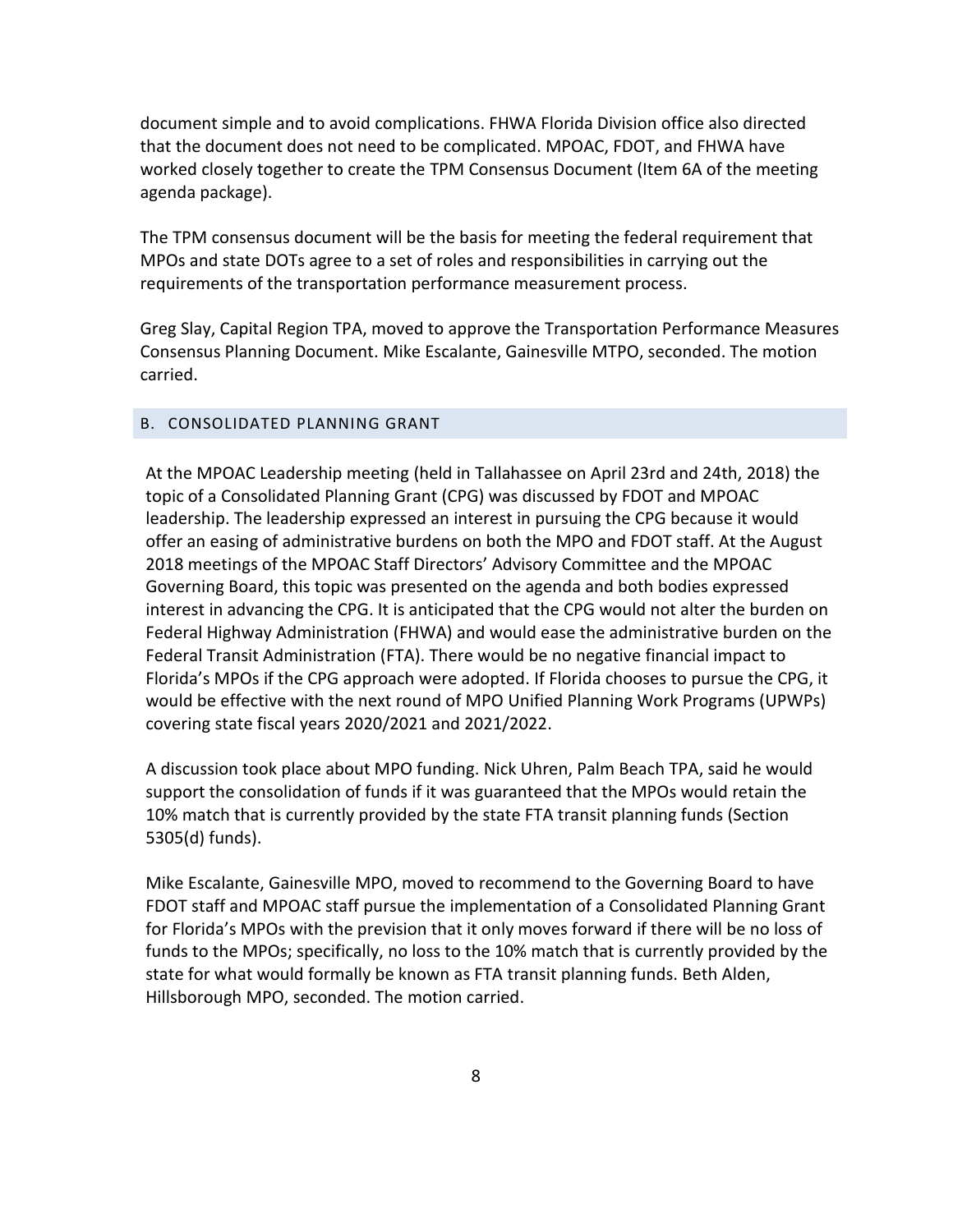### C. MPOAC FREIGHT COMMITTEE PROJECT PRIORITIES LIST

Over the past few years, the MPOAC Freight Committee worked with the 27 Florida MPOs to develop a process whereby MPOs can submit their highest priority freight-related transportation projects to the MPOAC who in turn assembles a statewide MPO priority list. The list is shared with FDOT to use when programming National Highway Freight Program funds. The process was updated based on lessons learned from the previous year and a new priority list was developed for programming during 2019. All projects on the 2019 list were screened by the Freight Committee to ensure that projects collectively support the agreed upon intent of the program.

Phil Matson, Indian River County MPO, moved to approve the list of 2019 MPOAC Freight Priority Projects for transmittal to FDOT. Austin Mount, Florida-Alabama TPO, seconded. The motion carried.

# D. MPOAC EXECUTIVE DIRECTOR PERFORMANCE REVIEW

The MPOAC bylaws require an annual performance evaluation of the Executive Director be conducted by the MPOAC Executive Committee. The Executive Committee consists of the Chair, Vice-Chair and one at-large member of the Governing Board and the Chair and Vice-Chair of the Staff Directors' Advisory Committee.

The Executive Committee met on April 01, 2019 and reviewed Mr. Mikyska's performance for the past two years. Using an evaluation tool, the committee ranked his performance as a 3.8 out of a 4.0 scale. A summary of the evaluation was included in the agenda packet (Item 6D).

### E. FLORIDA DOT PRESENTATION OF ROUNDABOUTS

Ms. Rusty Ennemoser, PhD, Statewide Public Involvement/Community Resources Coordinator, Florida Department of Transportation (FDOT), Office of Policy Planning, presented on the topic of roundabouts. At the November 2018 meeting of the MPOAC Governing Board there was a discussion of roundabouts and several members expressed concern about their use in Florida.

A roundabout is a one-way, circular intersection that uses signs to guide motorists around them. The basic operating principle of the roundabout is that traffic travels counterclockwise around a central island in the middle of the intersection and entering traffic must yield to the circulating traffic already within the roundabout. FDOT has created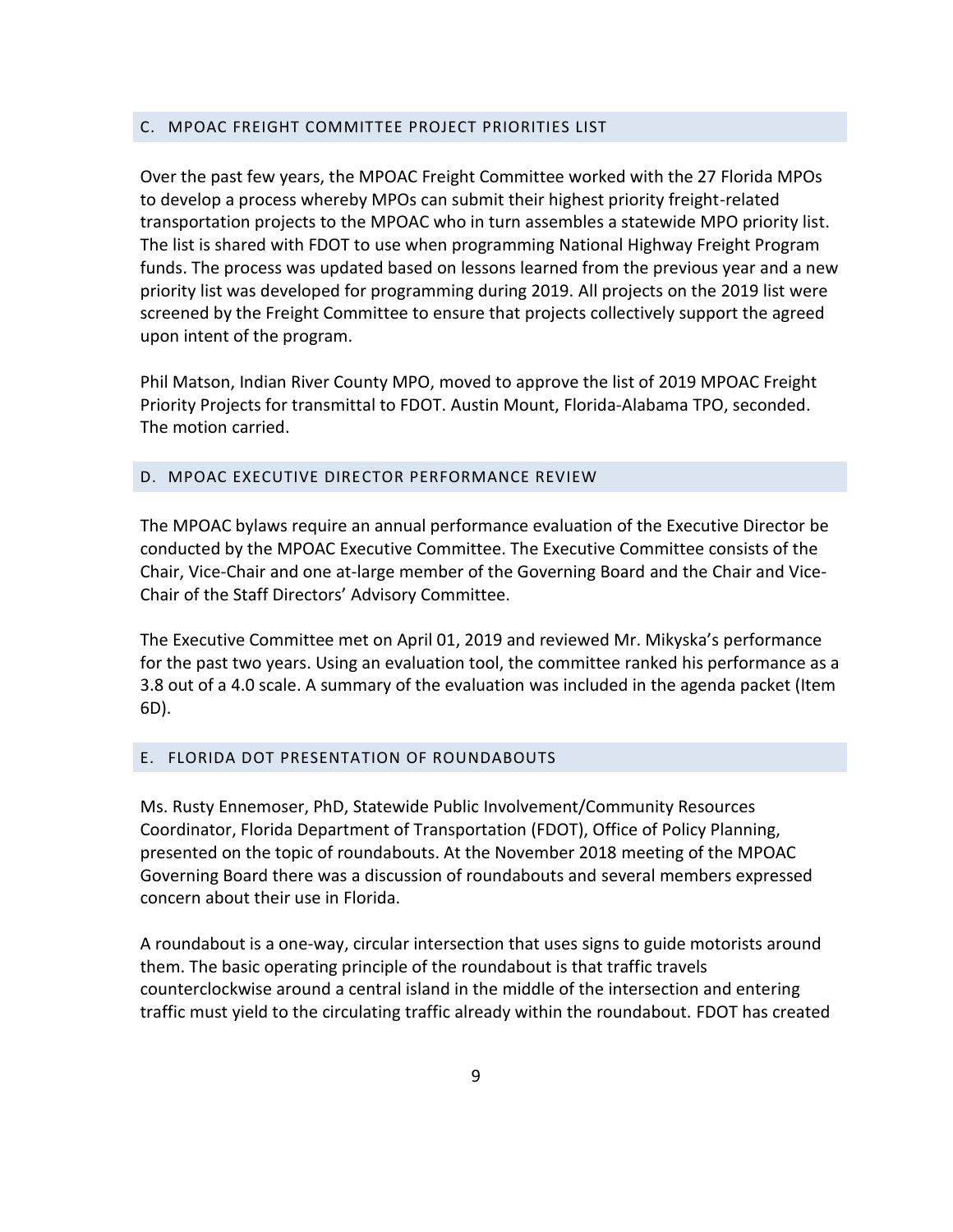a special training for project managers on how to engage and educate the public about roundabouts and a website that offers instructional resources to staff and the public.

FDOT is actively promoting the installation of modern roundabouts throughout the state highway system due to their proven safety and operational benefits. Currently, there are approximately 20 roundabouts operating on the state highway system and over 300 roundabouts on local roads throughout the state. For many people, roundabouts are a new concept. This requires a tailored public involvement approach and a combined education and communications strategy.

Donald Scott, Lee County MPO, asked about how visually impaired pedestrians can navigate crossing through a roundabout. Michael Garau, Kimley Horn, answered that roundabouts may have an advantage for the visually impaired relative to traditional intersections because they only have to address a single direction at one time and they can more easily distinguish between vehicle noises. Also, slower vehicle speeds are generally safer for pedestrians, particularly visually impaired pedestrians.

# **COMMUNICATIONS**

- 1. Latest MPOAC Legislative Newsletter.
- 2. MPOAC letter to Florida Senate President Galvano about innovative approaches to enhancing and funding Florida's infrastructure.
- 3. Article about electronic scooters and their dangers.

# **MEMBER COMMENTS**

Peter Buchwald, St. Lucie TPO, announced that the St. Lucie TPO was recognized in a newly released Federal Highway Report entitled *Environmental Justice Analysis in Transportation Planning and Programming: State of the Practice*.

A discussion took place about submitting invoices and receiving reimbursement from FDOT. The invoice payment deadlines vary depending on what type of accounting system is being used: accrual or cash flow. MPO members asked Mr. Reichert, FDOT, to look into the situation to see if the FDOT central office can develop a more consistent way to pay MPO invoices.

# **ADJOURNMENT**

The meeting was adjourned at 2:29 p.m. The next meeting of the MPOAC Staff Directors' Advisory Committee will be held at noon on July 30, 2019 at the Orlando Airport Marriott Lakeside Hotel, 7499 Augusta National Drive, Orlando, FL 32822. The MPOAC has arranged for a